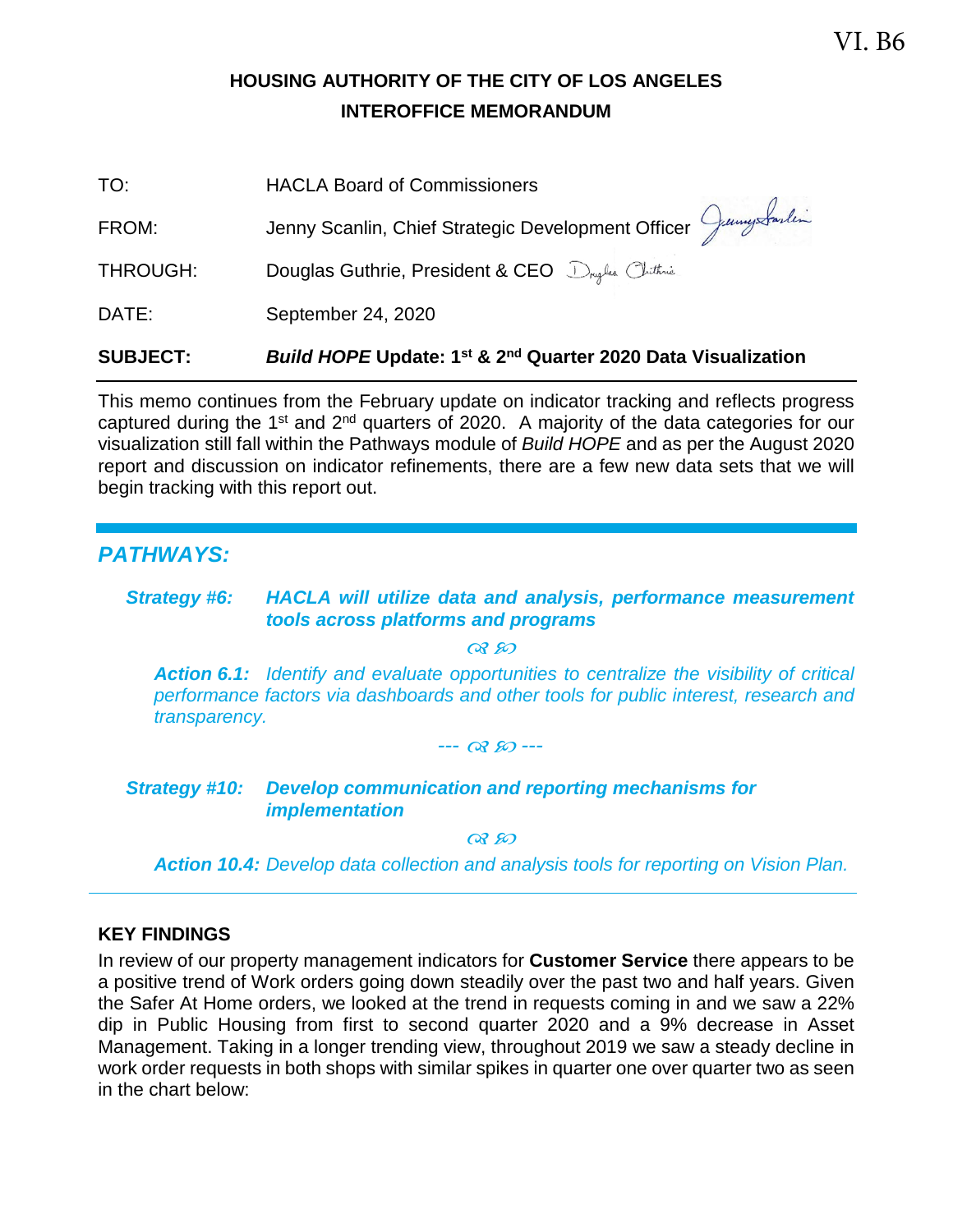

This tends to confirm a more seasonal spike and dip pattern rather than pandemic impact, but it will be interesting to see whether third quarter data continues the downtrend in requests received.

Asset Management was able to reduce their vacant unit turn-around time 15% quarter one over quarter two in 2020, and has also shown a marked improvement by reducing their turnaround time by 18% compared to their 2019 turn around times. Factors that still weigh into longer turn-around times are more requests for complex repairs requiring specialized maintenance staff services that either are less available or need to go out to qualified vendors for bid.

Plumbing continues to be the number one work order request in both shops since initiation of tracking the top three maintenance requests in the beginning of 2019. For Public Housing, general maintenance and appliance repairs consistently round out their top three requests. For Asset Management, electrical repairs are the solid second highest request, with appliance repairs taking third place most consistently.

Usage of the Rent Café Portal has seen a steady rise with a more dramatic 42% spike in second quarter 2020 for online payments in Asset Management as compared to their 2019 quarterly average. In Public Housing, online payments are significantly lower, so this quarter we are beginning to track resident payment types so we can get a better understanding of resident preferences when it comes to paying their rent. The chart below shows the break out for second quarter for Public Housing residents: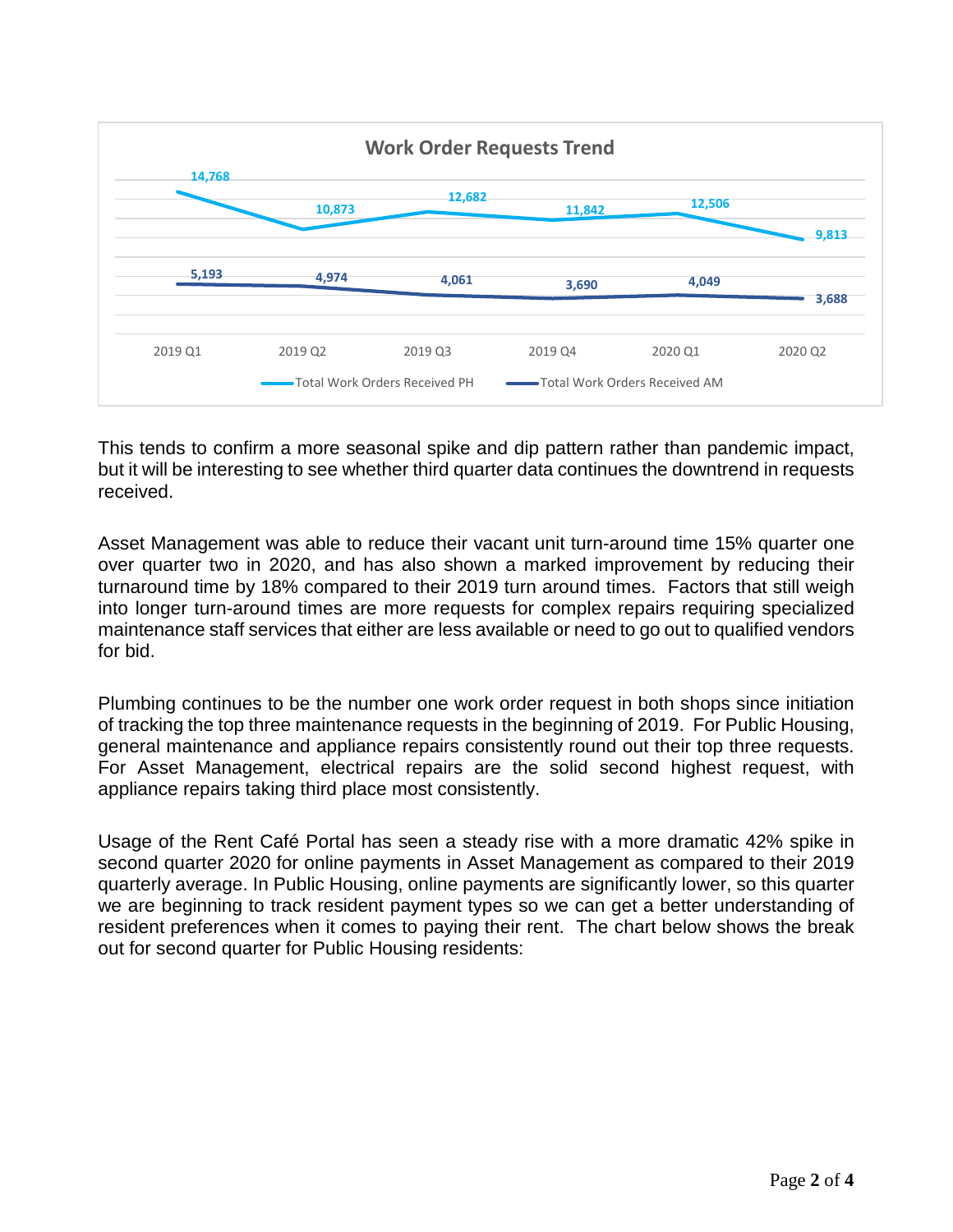

Residents are taking advantage of the WIPS card payment option as well as the Electronic Funds Transfer, which is very positive, as both services traditionally cost less than check cashing/money orders and do not require a second step to send funds by mail thus reducing the potential to incur late fees due to delayed delivery.

Moving over to our Human Resources practices, in 2020 internal promotions continued at a steady pace and match our 2019 totals for quarter one and quarter two. The Leadership Program continues to play a part in helping our staff progress into new positions with a consistent 38% quarterly average from when we first started tracking at the beginning of 2019. New hires in 2020 dipped 44% over same period in 2019. There was a 69% spike in training attendance in the second quarter and currently line staff are almost nine times more likely to attend training opportunities than their managers and supervisors. Top attended trainings were for Harassment Prevention and DPSS Annual Security Training.

In Information Technology support, the number of Help Requests received and resolved spiked in second quarter due to the increase in staff moving to partial telework and all three of the top requests during this period was due to increases in remote access to our systems. During this influx, IT was still able to resolve more tickets than were opened during this stressful period and resolved 100% of all the cyber-incidents detected. Congratulations and deepest thanks to the whole IT team for helping the agency test and successfully implement business continuity strategies to support greater telework options for staff.

Within the **Program Effectiveness** category, the number of individuals housed saw minor fluctuations, with the most significant being the 7% spike in the number of households on the waitlist in Public Housing. This represents a 20% increase over second quarter 2019 when the list totaled 51,023. Currently, we have no evidentiary answer why more people are applying for the program, and the team is running at a 30% response rate from those pulled from the list to come in for certification.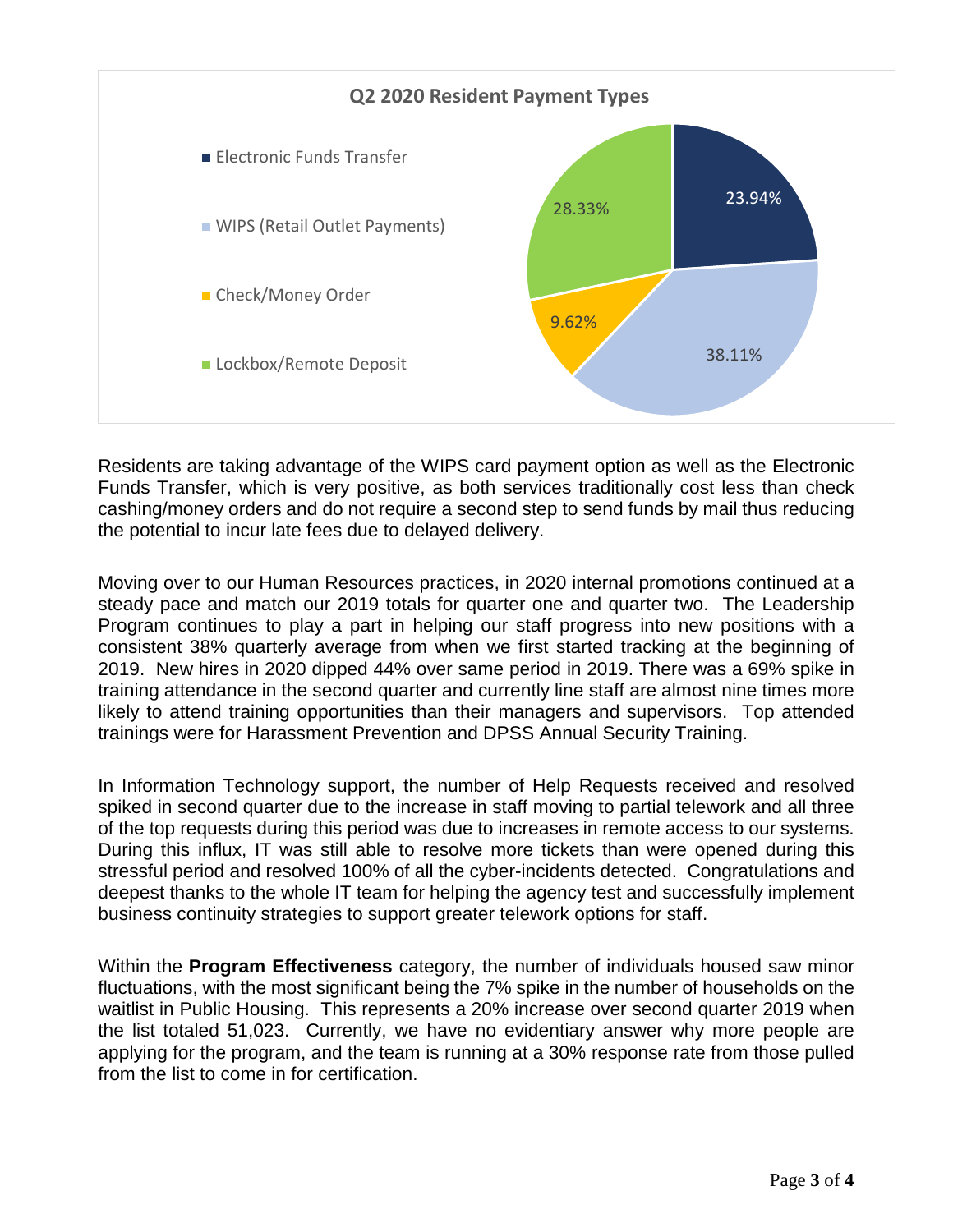In our first quarter workforce data, retail jobs equated to more female placements. Out of the 73 total jobs created for Section 3 residents, 32 were in the retail sector. A majority of these positions were filled by females and most were also in the age range of 18-24 and 25-34. While the pay rate is lower for retail positions, these are permanent jobs that offer residents benefit plans such as paid vacation, sick leave and health insurance, which may be more immediately attractive than higher paying but often shorter employment duration jobs in the construction sector.

The Safer at Home orders and the COVID-19 pandemic affected job availability during the second quarter. While the overall numbers are lower than we usually see each quarter, we have some notable jobs that were filled by our residents. For example, as the work on Phase 2 started at Jordan Downs, we advocated for our residents and several from Jordan Downs and Cedar Grove Apartments (the Phase 1A apartments) were hired. We also worked with the new general contracting teams to bring back all the construction workers from the previous phases who are no longer employed. This quarter, the average pay to females also increased compared to both 2019 average and Q2 2019 average by 11% and almost 1% respectively. While we only have one female new hire in construction category this quarter, it is notable that she is from Jordan Downs and is a Cement Mason Apprentice with the Union. We also placed a Nickerson Gardens resident as a Driver for a supply company. This is a permanent position with benefits from a vendor who was not subject to Section 3 under HUD guidelines but HACLA imposed Section 3 under its hiring plan. Often times the numbers themselves do not show the impact the program is having on individual lives, however, behind each number there is a great story to be told.

New to the report out is baseline crime statistics related to our Community Safety Partnership (CSP) program. Current programming of the HACLA CSP includes sports (Nicks Kids Soccer, Pueblo, Ramona and Watts Football teams), health and fitness (Yoga and Zumba classes, Health Fairs, Folklorico dance classes), education (rocket building, after-school tutoring, anti-bullying awareness, field trips) and community safety. In addition to its various program activities, a core element of CSP's mission is the "Safe Passage" program where resident children are escorted to and from their schools.

Our **Funding Diversification** and **Strategic Partnerships** have some tremendous gains to be highlighted. Congratulations to the Strategic Initiatives and Asset Management teams in landing awards totally over \$35.4M in grant funding and expanding our collaborative partner structure by 17 formal partners and many more supportive services relationships that will be developed in the coming months to leverage capacity and resources focused on our sites and services areas.

#### **NEXT STEPS**

In November we plan to return to our regularly scheduled reporting timeline with a third quarter 2020 update.

#### **Attachments**

1. *Vision Plan Data Visualization – September 2020* (Q1 & Q2 Report)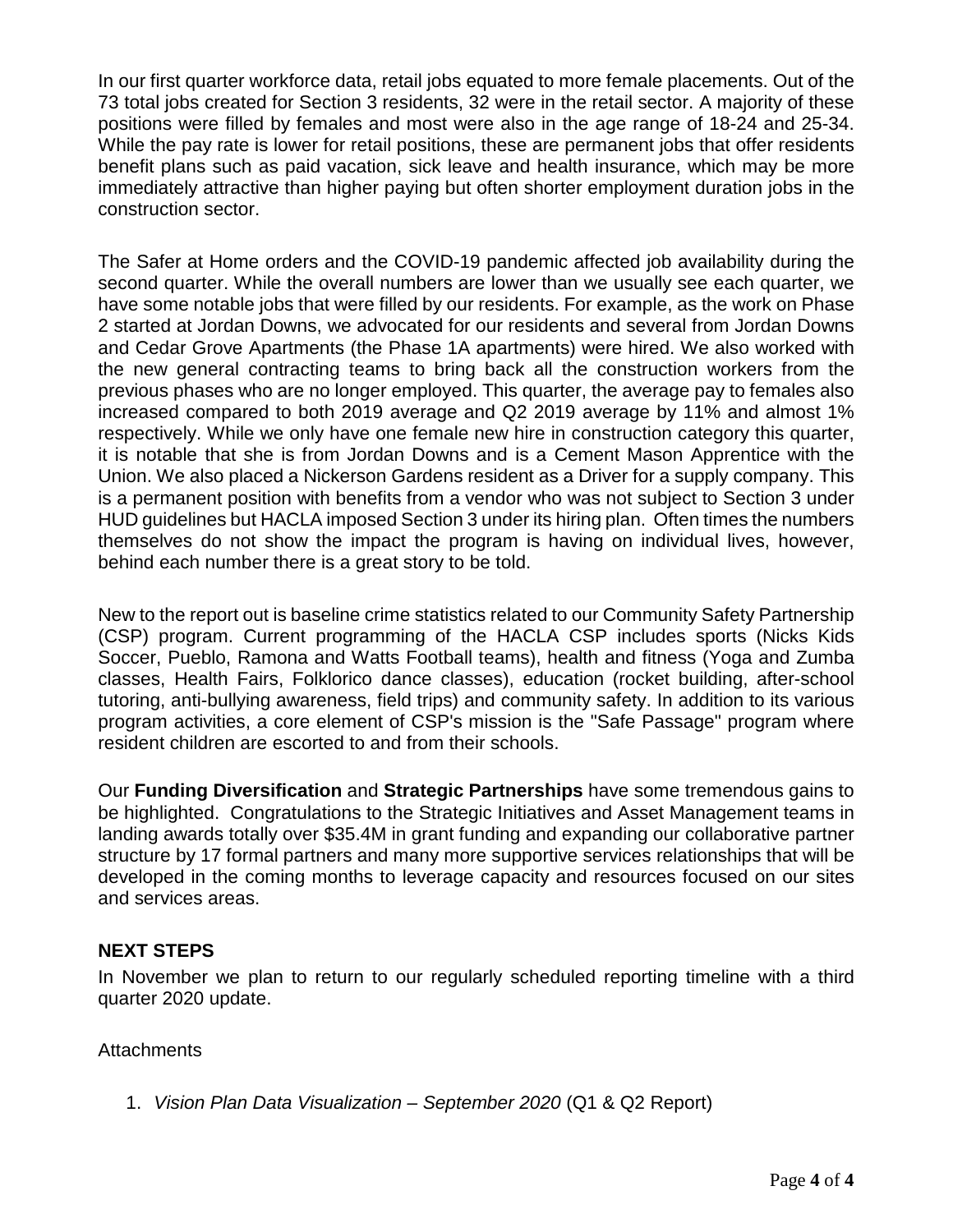

# **HACLA Data**

2020 Year in Numbers  $-1^{st}$  & 2nd Quarter Update

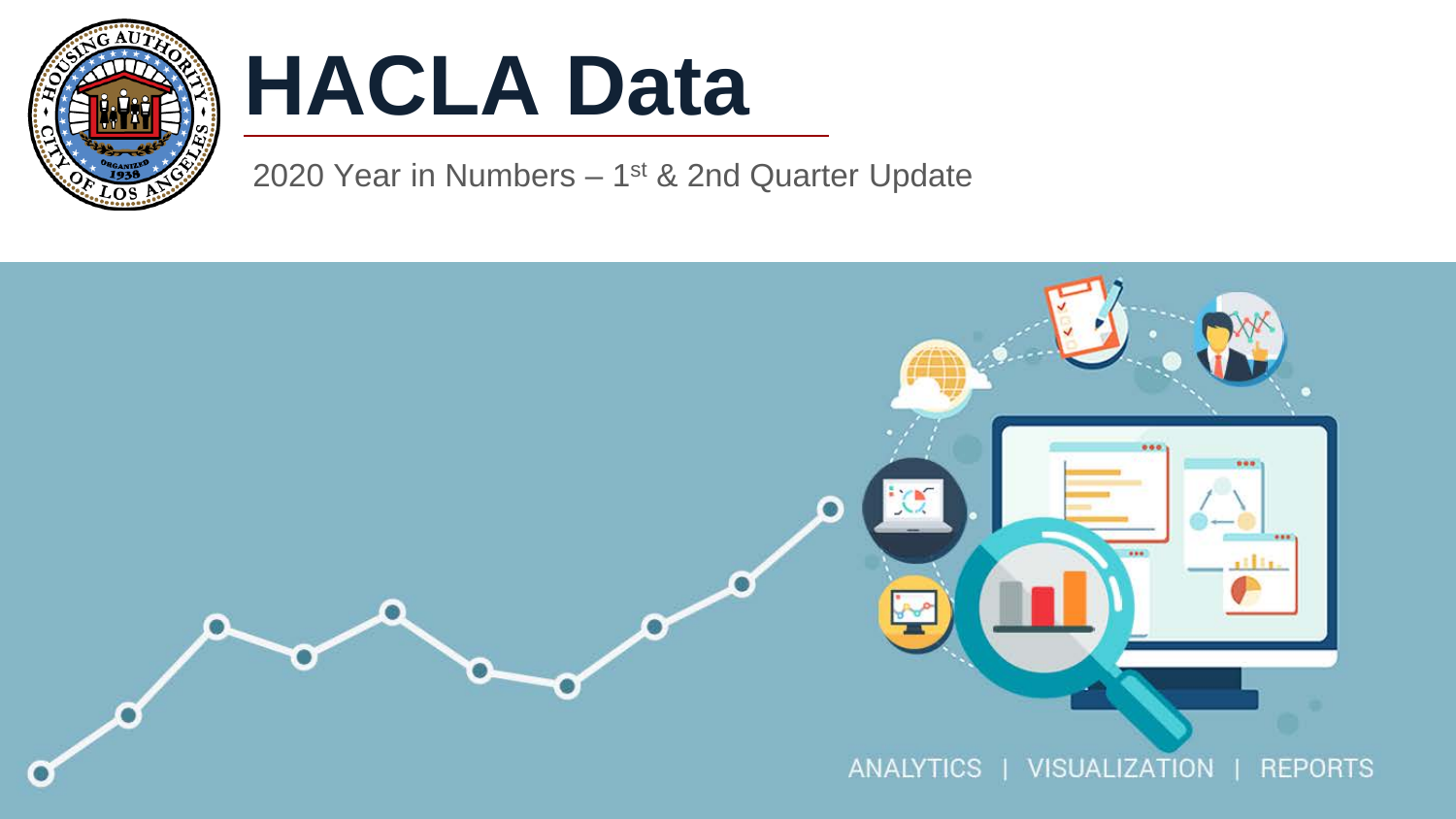# **Customer Service – Property Management**



**Average Time (Days) to Complete Work Orders** 

(Excludes Make-Readys/Turnovers )



Average Vacant Unit Turn Around (Lease-Up Rate)



**ABOVE TARGET BELOW TARGET ON TARGET**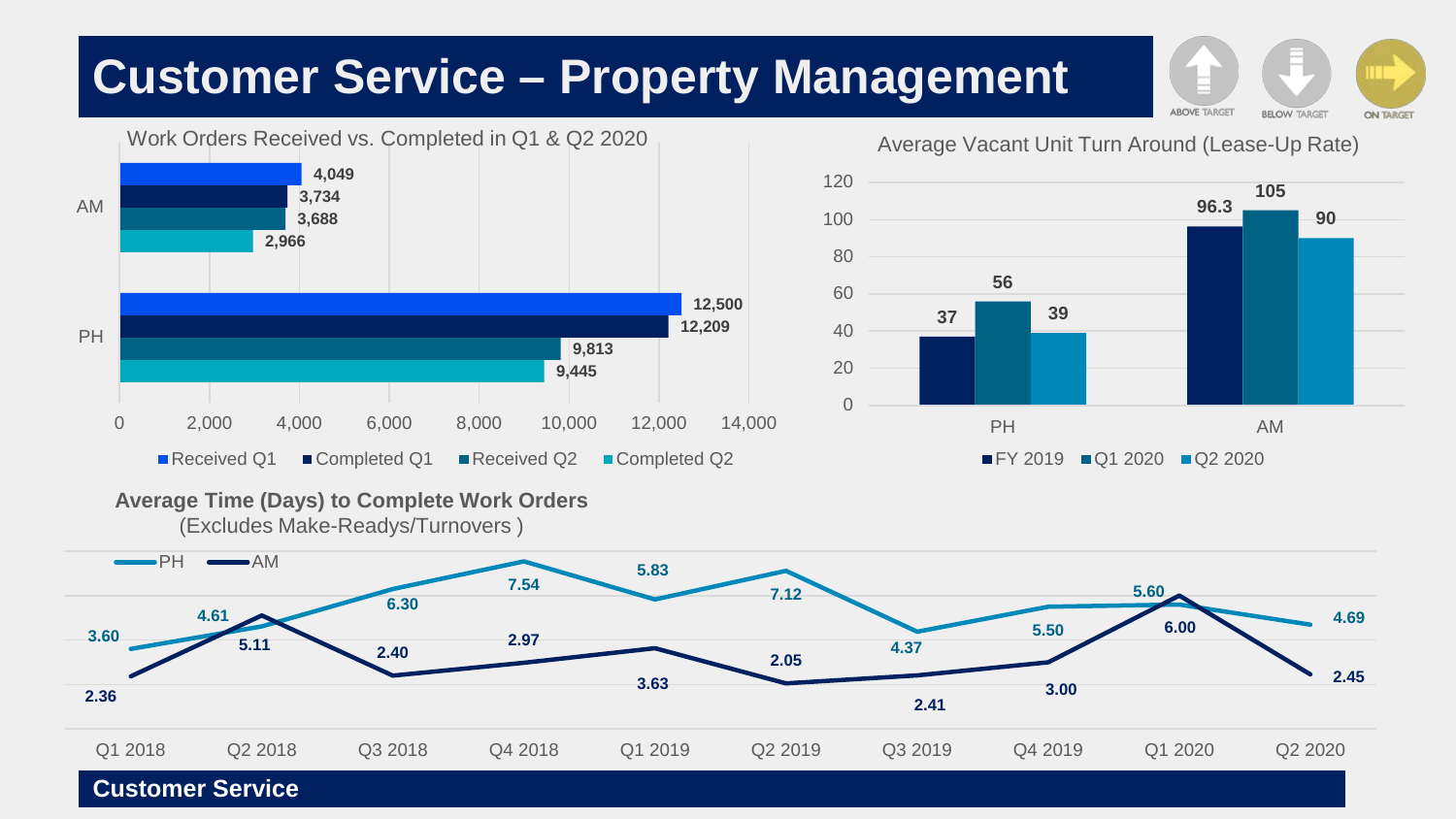## **Customer Service – Property Management**



**ABOVE TARGET** 

**BELOW TARGET** 

**ON TARGET**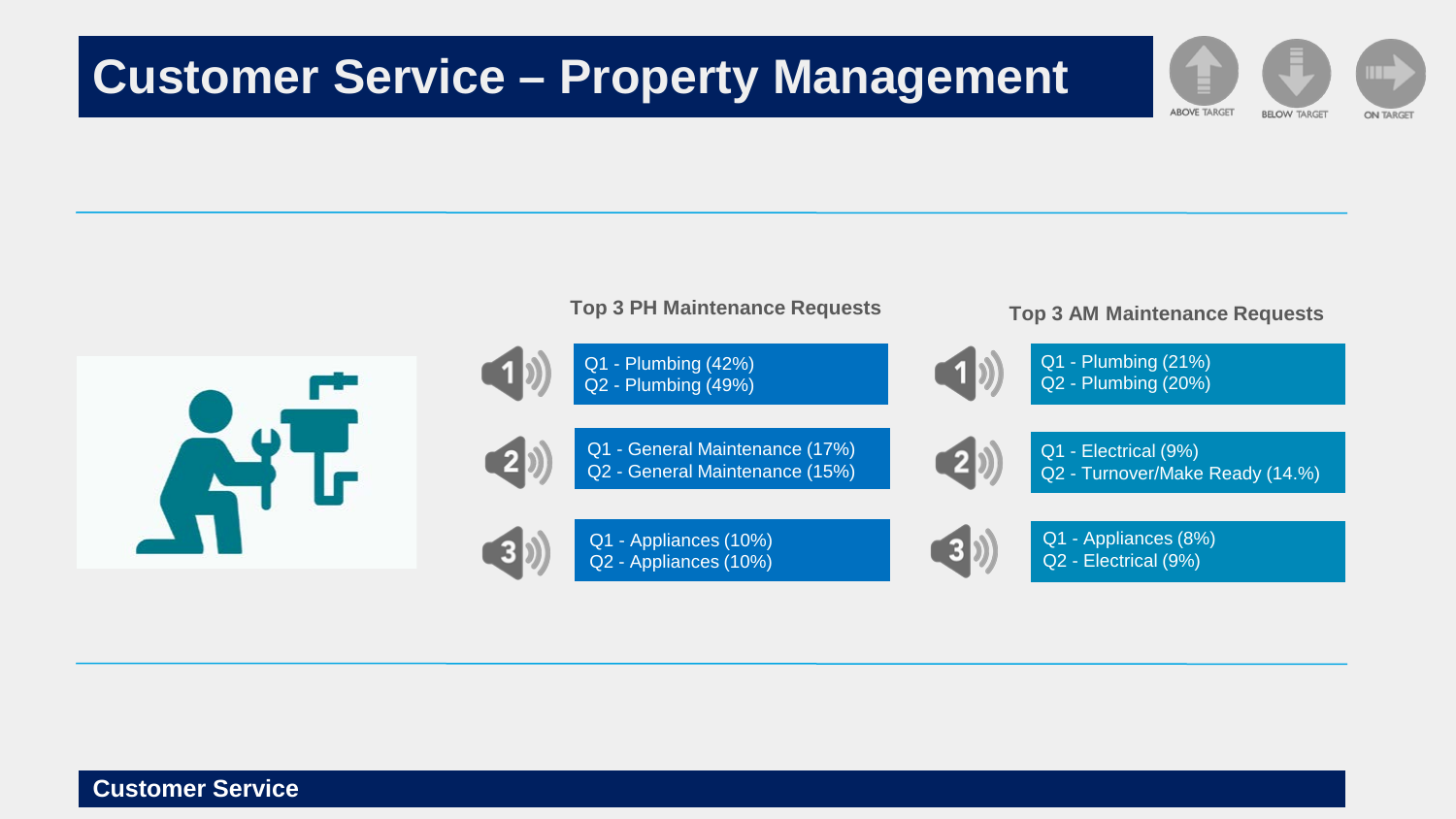# **Customer Service Customer Service – Portal Activity**

**ABOVE TARGET BELOW TARGET** ON TARGET

RentCafe Resident Portal Registration in AM (total): RentCafe Resident Portal Registration in PH (total): New RentCafe Resident Users in AM (new registered): New RentCafe Resident Users in PH (new registered): RentCafe Resident Portal Overall Traffic (grand total visits) **1999** 1,668 4,538







\* All FY 2019 Data Represents Quarterly Averages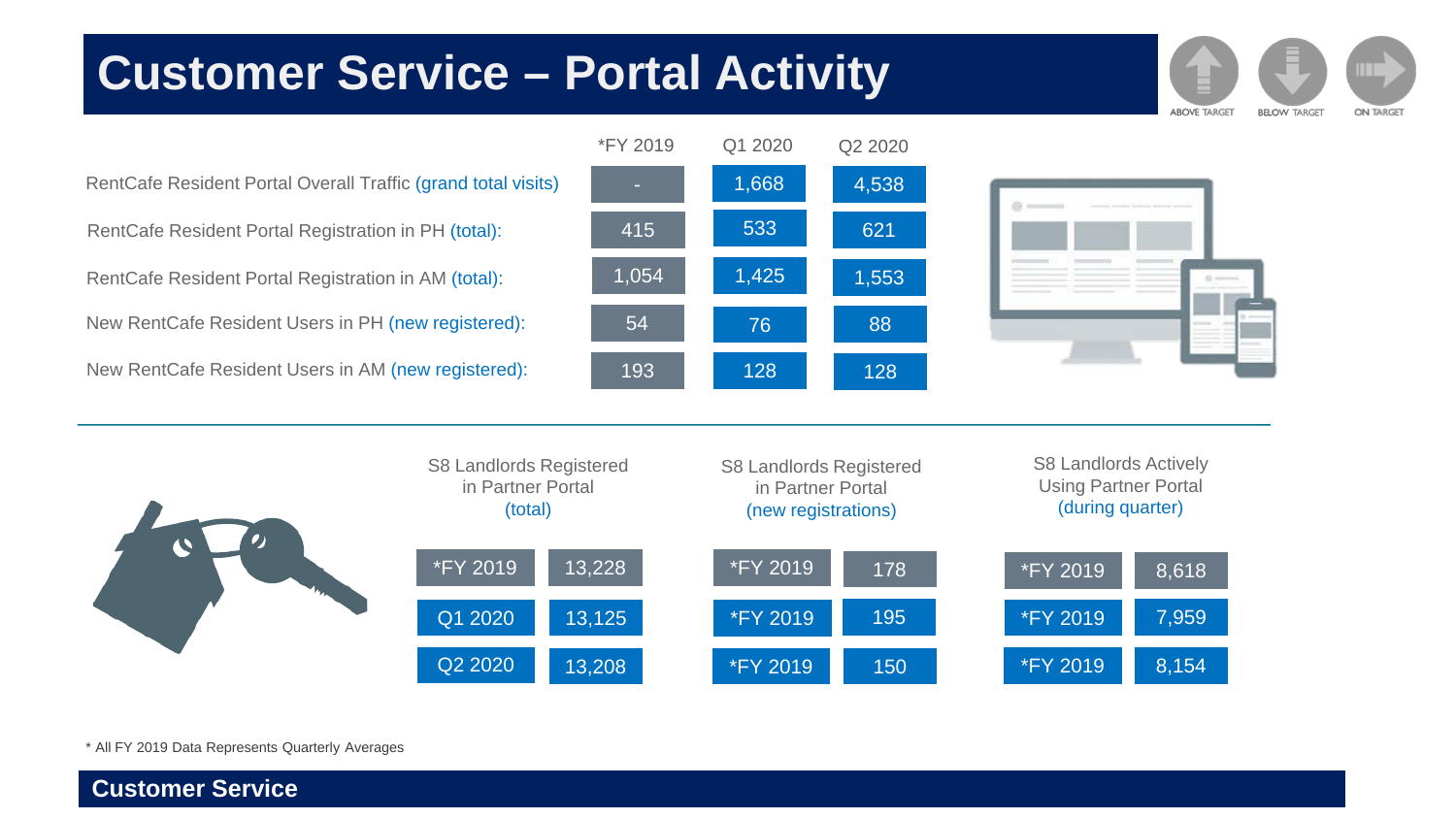### **Customer Service – Online Usage Rate**



\* All FY 2019 Data Represents Quarterly Averages

**Customer Service**

#### Public Housing Resident Payment Types Received

**ABOVE TARGET** 

**BELOW TARGET** 

**ON TARGET** 

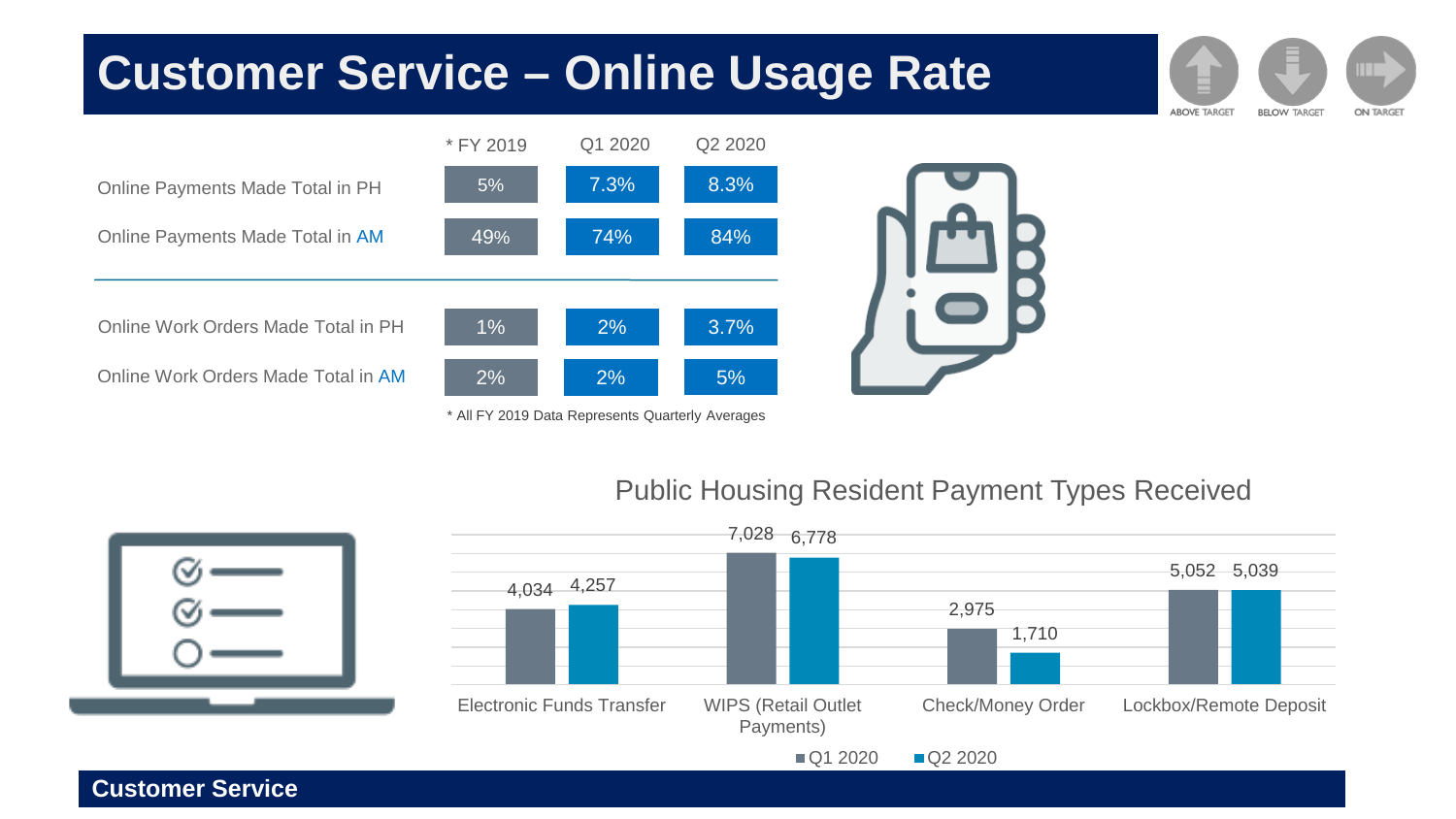# **Customer Service Customer Service – Human Resources**

Total Vacancies Filled Total Promotions





**ABOVE TARGET** 

**BELOW TARGET** 

**ON TARGET** 

New Hires



■ Total Permanent New Hires ■ Total Temporary New Hires

### Promotions

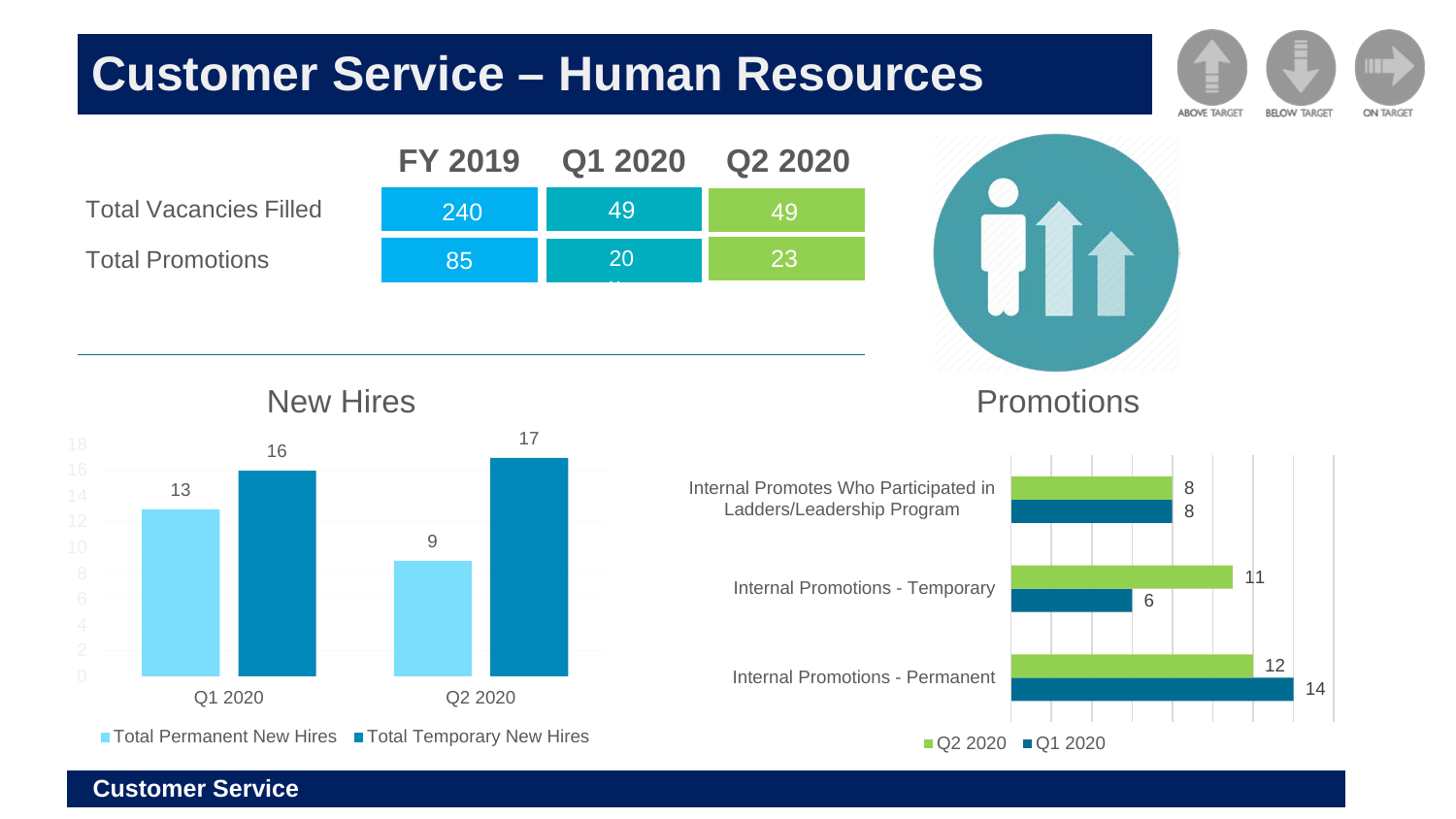# **Customer Service Customer Service – Human Resources**



**Top 3 Trainings** Attended by Staff



Q1 – DPSS Annual Security Training Q2 – CA Employee Harassment Prevention Training



Q1 – Remote Access Training Q2 – Fair Housing & Reasonable Accommodation Training

**ABOVE TARGET** 

**BELOW TARGET** 

**ON TARGET** 

Q1 – Purchasing Card Training Q2 – Supervising Remote Employees

■ Total Line Staff Attending HACLA Training

■ Total Managers/Supervisors Attending HACLA Training



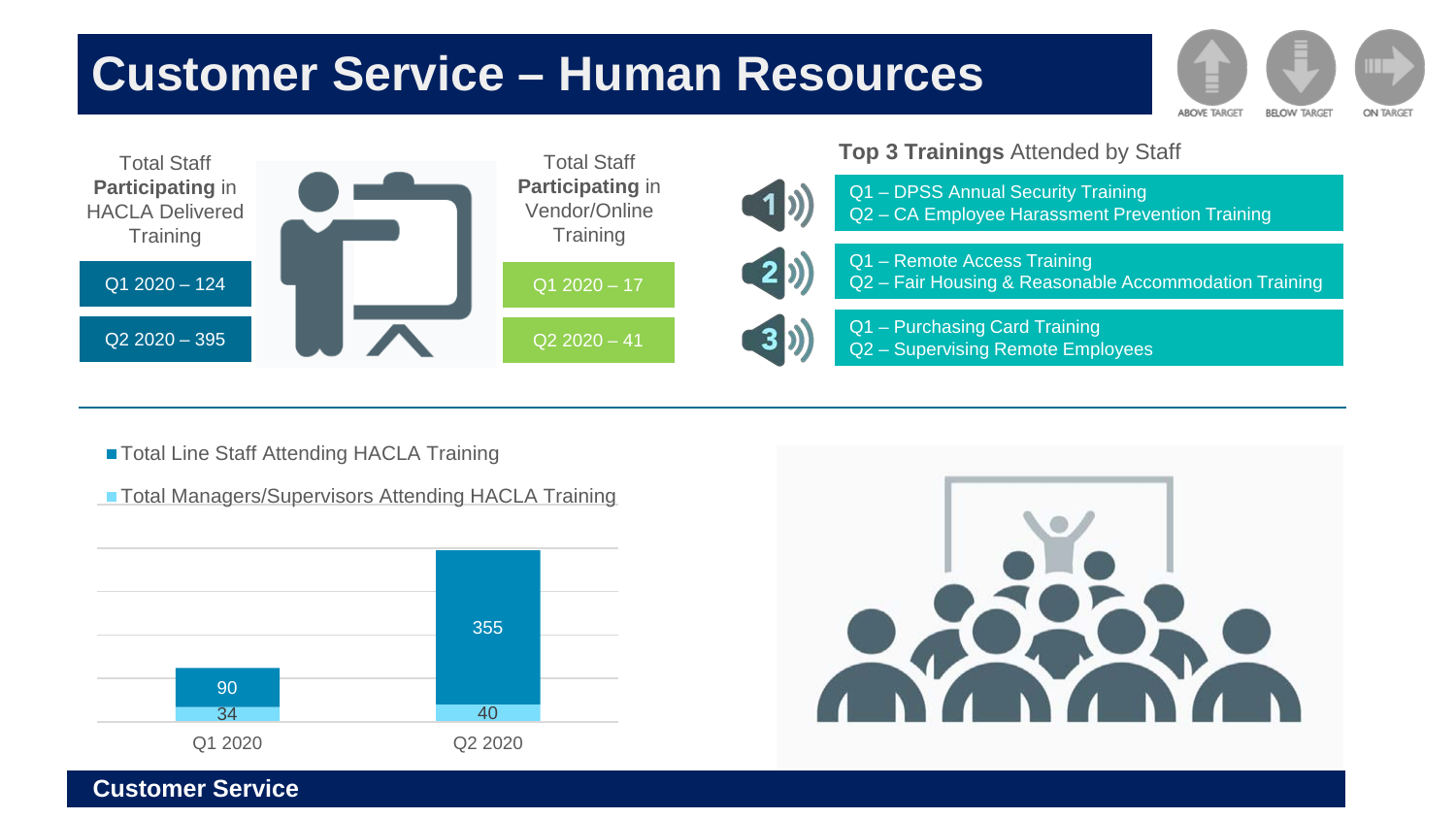# **Customer Service Customer Service – Technology**





DETECTED & **ADDRESSED** Q1 – 60 **(100%)** Q2 – 41 **(100%)**

Total Number Cyber-Incidents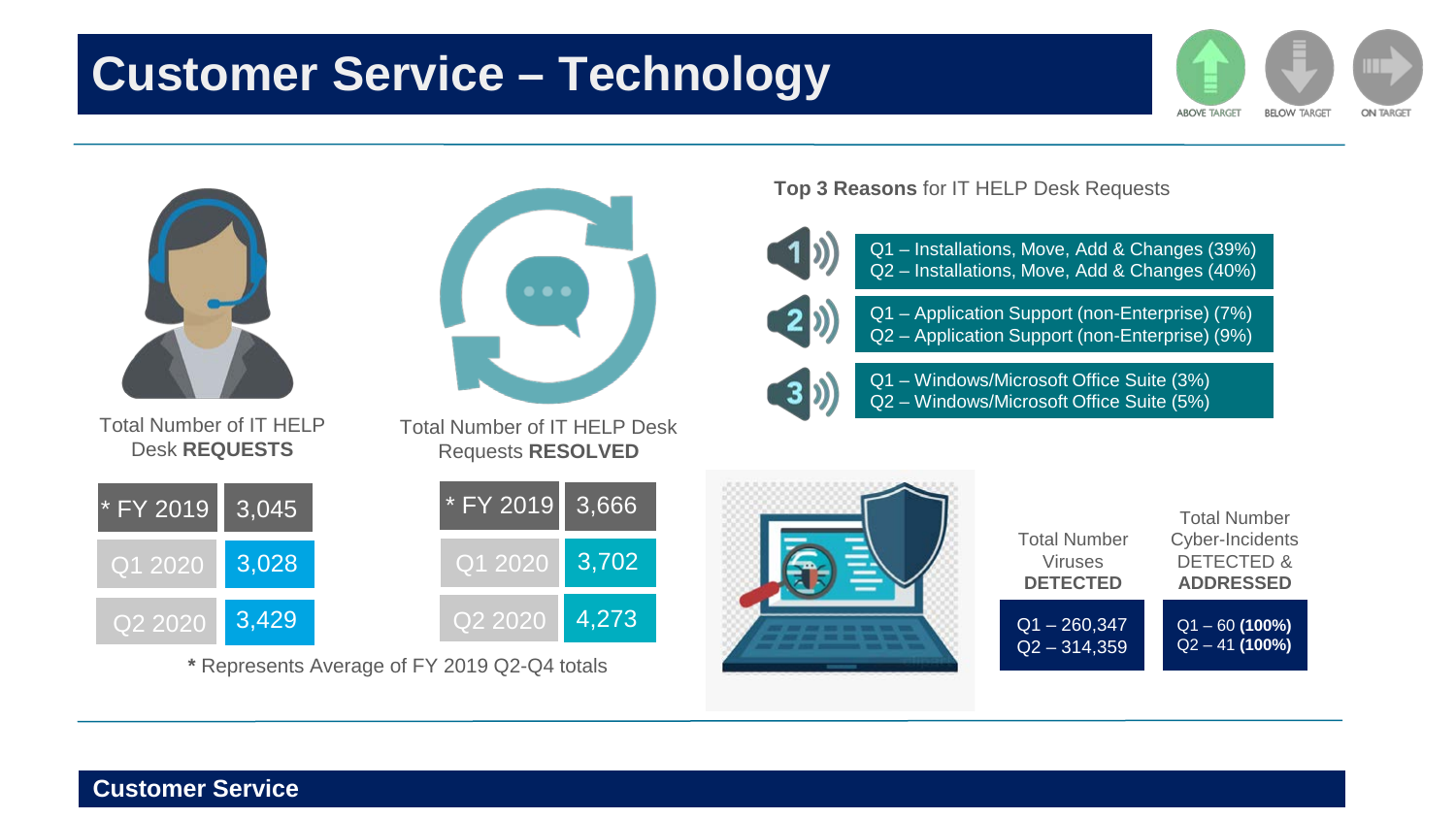# **Program Effectiveness – Number Housed**

|                                                                              | <b>*FY 2019</b> | Q1 2020 | Q2 2020 |
|------------------------------------------------------------------------------|-----------------|---------|---------|
| Total Individuals Housed in PH (excludes mixed<br>finance PH sites under AM) | 19,347          | 18,655  | 18,804  |
| Total Individuals Housed in AM                                               | 4,658           | 4,687   | 4,806   |
| Total Individuals Housed via S8 Department<br>Services (Overall Total)       | 94,121          | 93,352  | 93,648  |
| Total Contracts in Service via S8 Department<br>(Overall Total)              | 49,361          | 49,119  | 49,245  |
| Total Households on Waitlist in PH                                           | 52,326          | 58,667  | 63,081  |
| Total On Waitlist in AM (Project Based Properties)                           | 8,589           | 8,891   | 8,738   |
| Total On Waitlist in S8                                                      | 13,634          | 11,602  | 11,602  |
| Of those housed in the quarter (Time in Years):                              |                 |         |         |
| Average Time on Waitlist in PH                                               | 5.49            | 7.31    | 8.34    |
| Average Time on Waitlist in AM (Project Based Properties)                    | 6.90            | 7.1     | 7.4     |

**ABOVE TARGET** 

**BELOW TARGET** 

**ON TARGET** 



\* All FY 2019 Data Represents Quarterly Averages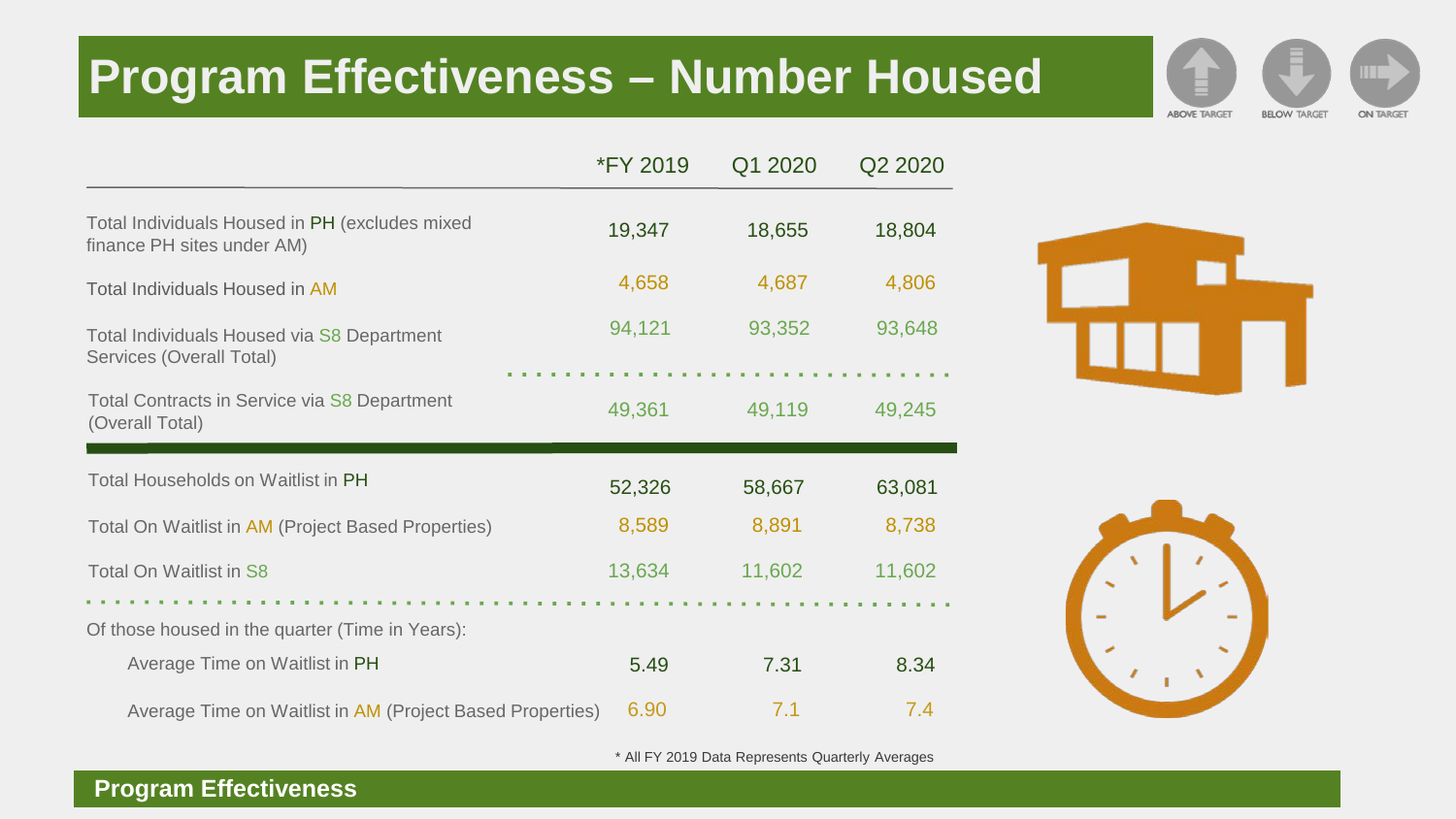# **Program Effectiveness – Unit Availability**

Tenant Based Vouchers - Total Units in S8 By Geography



#### **Program Effectiveness**

**ABOVE TARGET BELOW TARGET ON TARGET**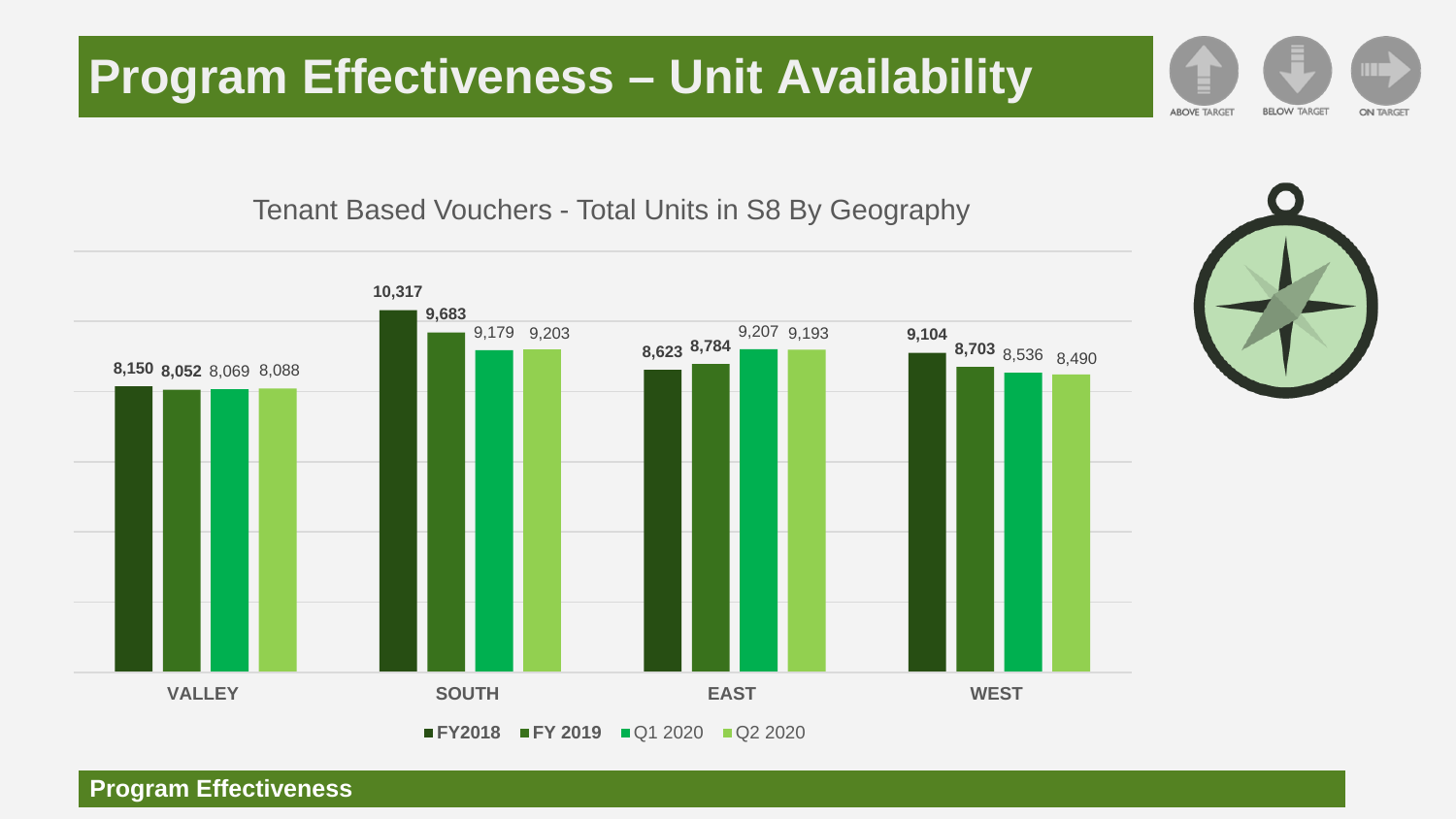# **Program Effectiveness – Workforce Data**

**ABOVE TARGET BELOW TARGET ON TARGET** 



#### Particpating in Vocational Training (via Contract)



|                                                                                                                            |                    | FY 2018 FY 2019    |                    | Q2                 |
|----------------------------------------------------------------------------------------------------------------------------|--------------------|--------------------|--------------------|--------------------|
| <b>Section 3 - Employment Placements Overall</b>                                                                           | 219                | 387                | 73                 | 42                 |
| Section 3 - Employment Placements All - Male                                                                               | 113                | 219                | 29                 | 24                 |
| Section 3 - Employment Placements All - Female                                                                             | 106                | 168                | 44                 | 18                 |
| Section 3 - Employment Placements All - Average Wages Male<br>Section 3 - Employment Placements All - Average Wages Female | \$27.83<br>\$21.69 | \$28.68<br>\$21.40 | \$25.43<br>\$16.90 | \$35.00<br>\$21.54 |
| <b>Section 3 - Priority 1 Placements Overall</b>                                                                           | 55                 | 155                | 24                 | 9                  |
| Section 3 - Priority 1 Placements Male<br>Section 3 - Priority 1 Placements Female                                         | 26<br>29           | 60<br>95           | 5<br>19            | 4<br>5             |

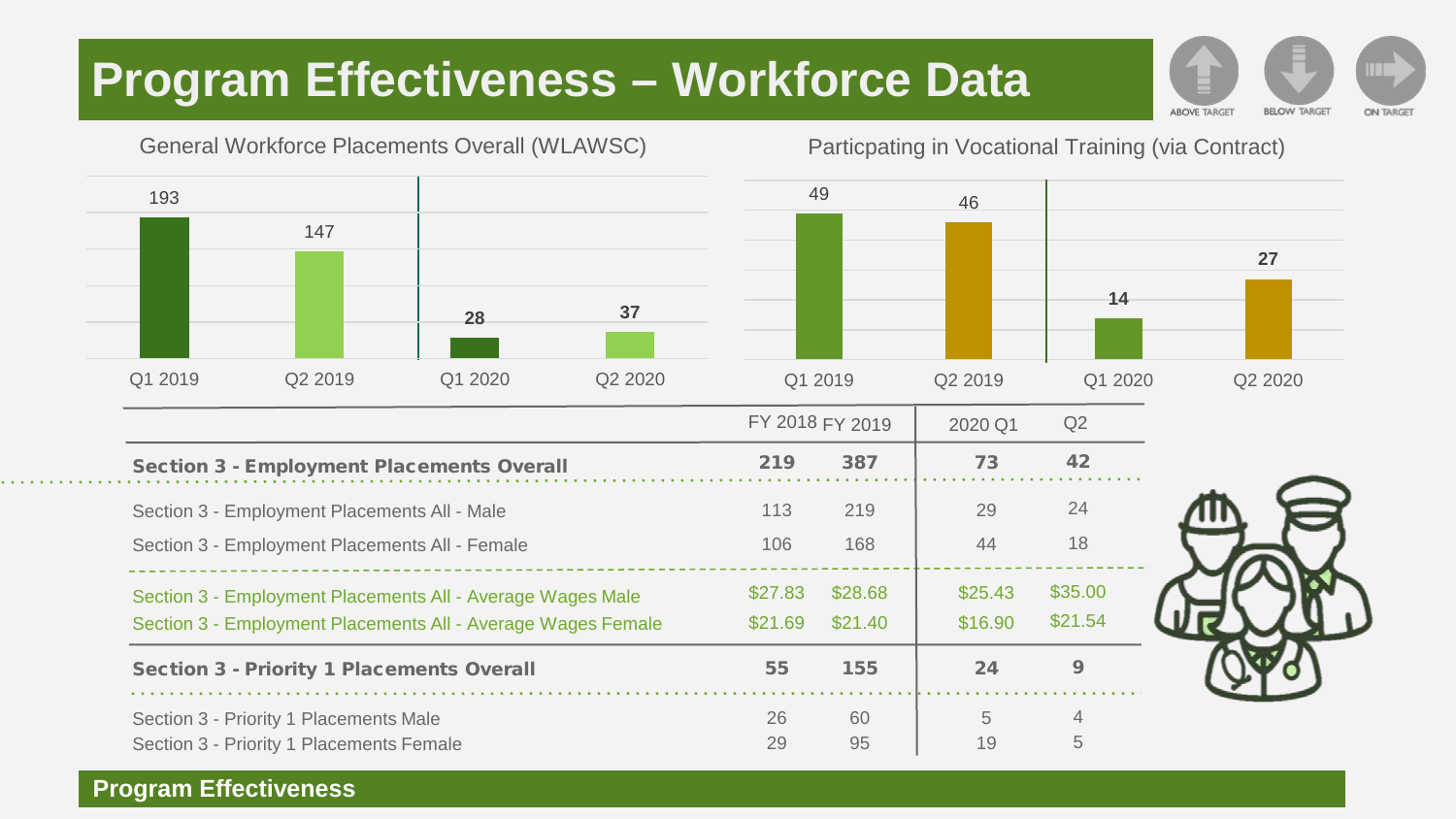# **Program Effectiveness – Workforce Data**

**ABOVE TARGET BELOW TARGET ON TARGET** 



Construction Placements by Gender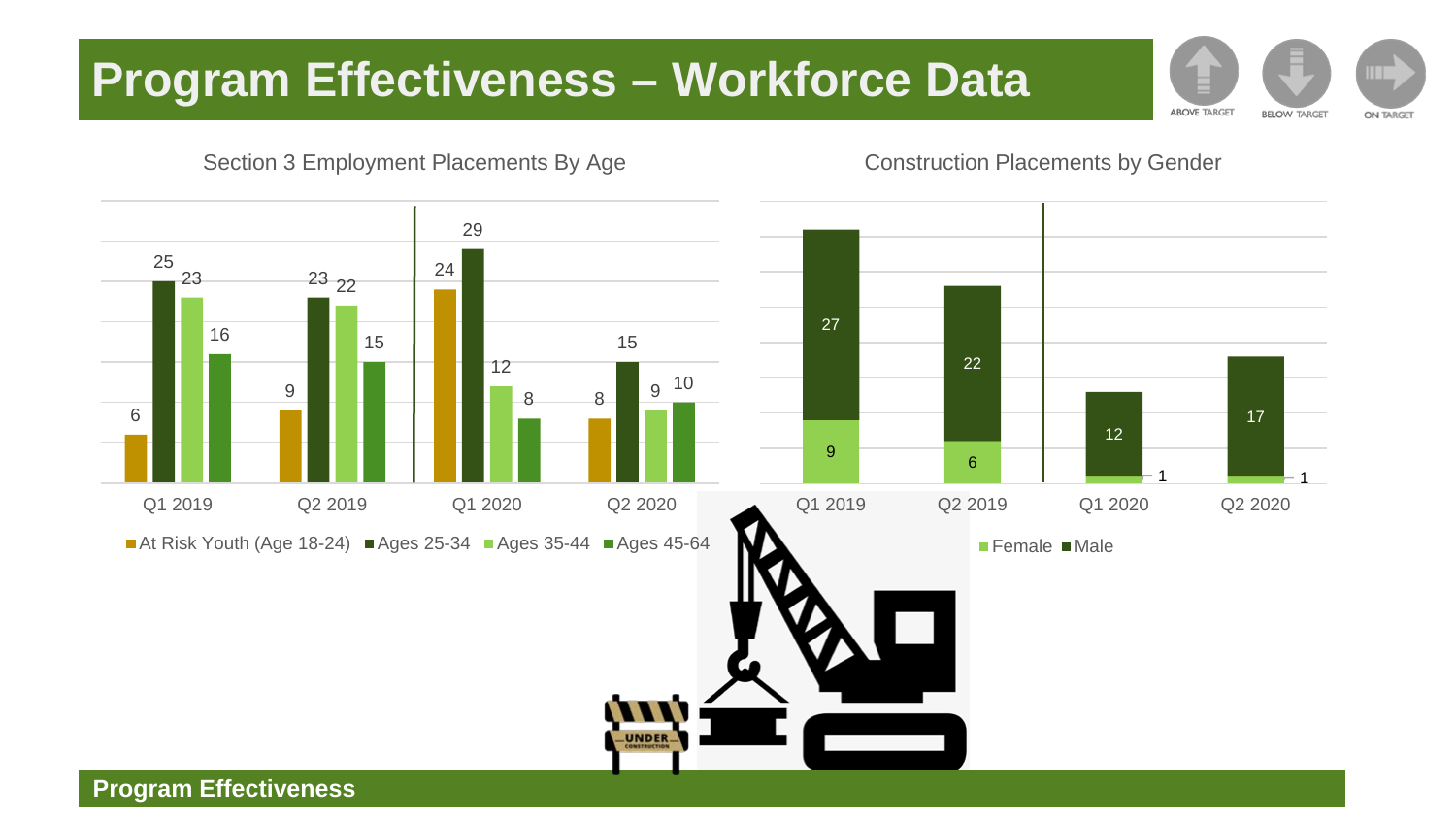# **Program Effectiveness – Safety Partnership**



### *Community Safety Partnership* **BASELINE Crime Stats**



**ABOVE TARGET** 

**BELOW TARGET** 

**ON TARGET** 



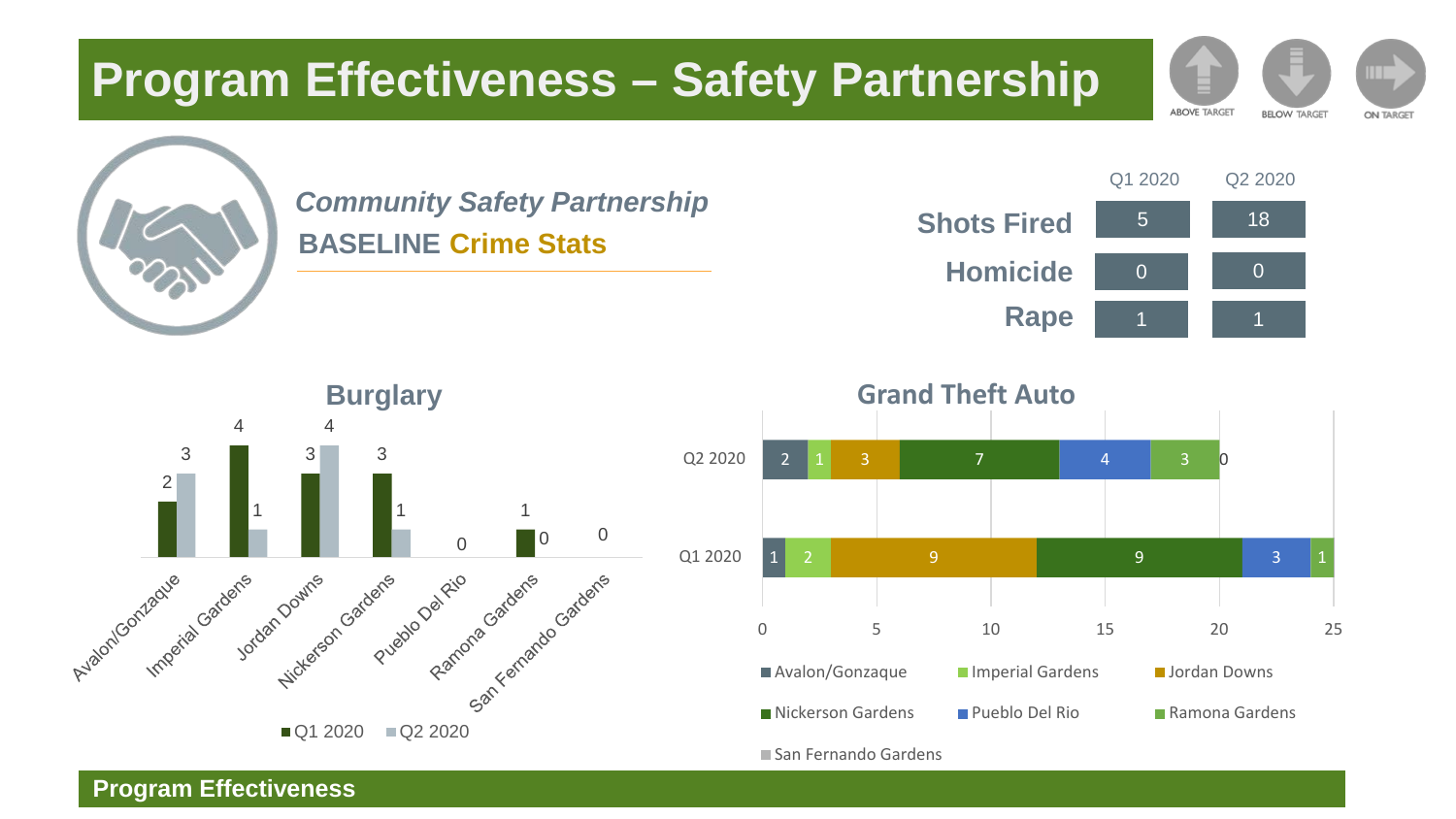# **Homelessness**





Total Vouchers Available

Utilization % for Homeless Voucher Programs





**Homelessness**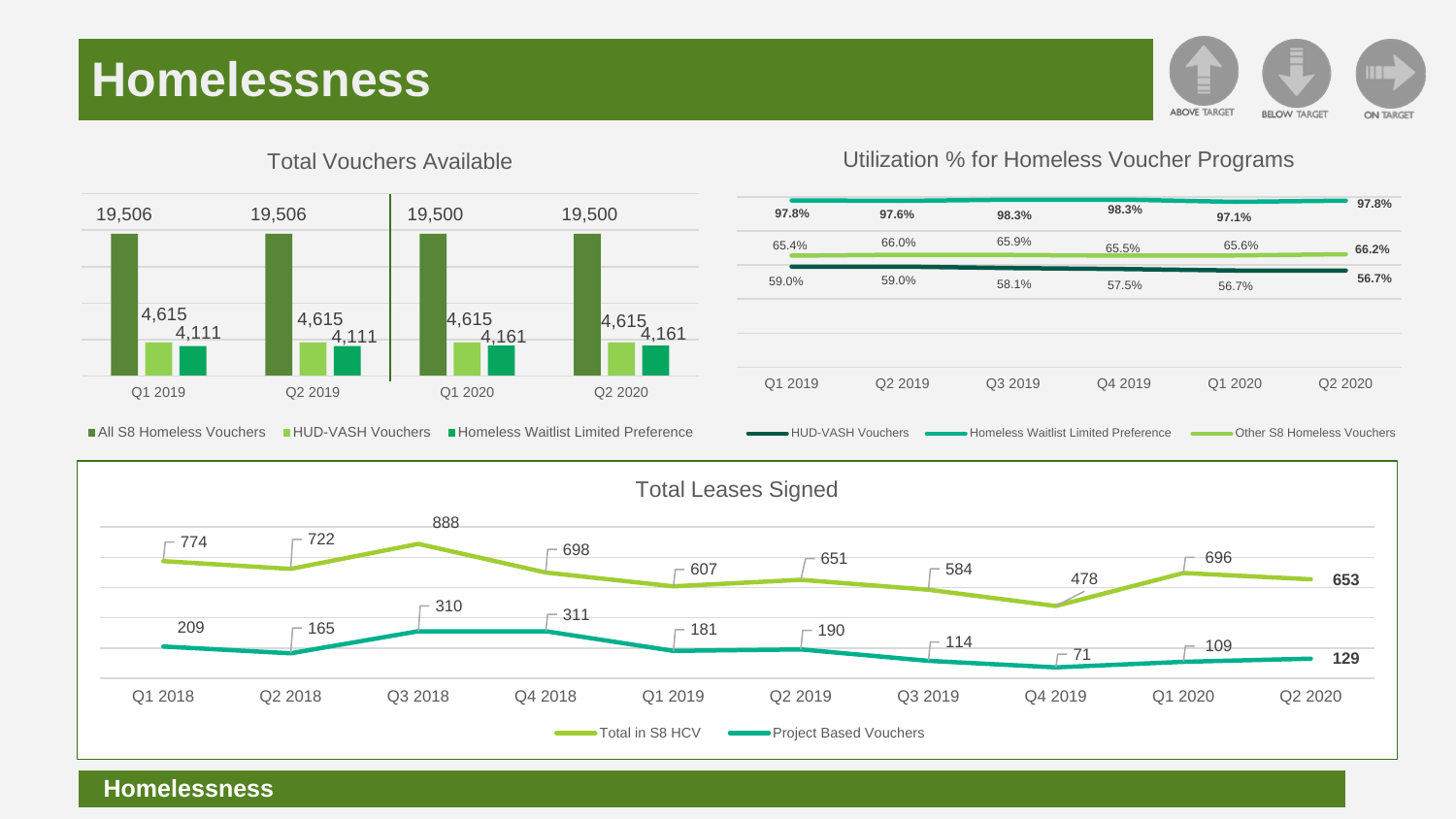# **Funding Diversification**





*Q2: Watts Rising Choice Neighborhood Implementation; Service Coordinator Grants (4); Community Healthworker Supplemental Grant; COVID-19 Training Grant*

#### **Funding Diversification**